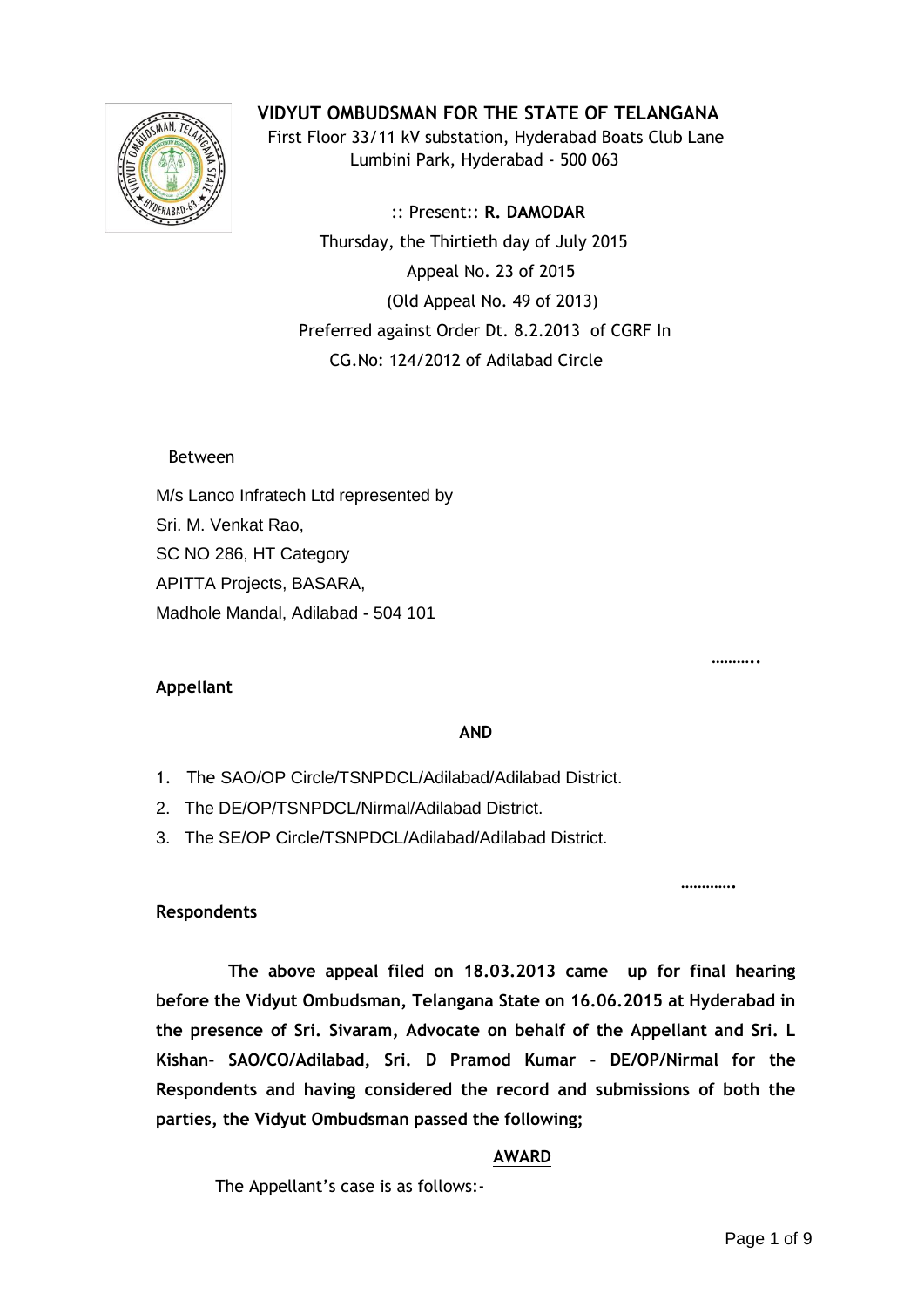The Appellant took HT connection with 200 KVA for carrying out project work at IIIT Basara with service connection No. ADB 286 and it has been getting the power through the meter. When the project was in peak stage, the Appellant sought additional power 470 KVA and paid appropriate fee. They have not entered into any agreement for the additional supply of power. The Additional power supply was not given and there was no additional consumption of power by the Appellant.

2. When the project of IIIT was at end stage, the power consumption started coming down and there was naturally no need for additional power. The Respondents levied Unconnected Minimum Charges without release of additional load and without entering into HT agreement for additional load. The Appellant paid the following amounts to NPDCL.

| Development charges + Live service charges | Rs 8,21,500  |
|--------------------------------------------|--------------|
| Security Deposit                           | Rs 5,00,000  |
|                                            | Rs 13,21,500 |

3. The Appellant seeks withdrawal of UCM charges. CGRF observed that since the Appellant did not respond to the notice of DE/OP and therefore, waiver of UCM charges is not possible.

4. The Appellant argued that if the Discom obtained an undertaking from the consumer the liability to pay UCM charges at the time of Applying for power, similar incidents could be avoided.

5. Before the CGRF, the Appellant broadly pleaded as afore mentioned except that additional load pleaded was for 360 KVA.

6. The Respondents claimed that the Appellant was released HT SC No. ADB 256 WITH 200 KVA on 29.8.2009. They have stated that DE/OP/Nirmal issued a 3 months notice dt 6.8.2011 informing the Appellant that the proposal for additional 200 KVA was sanctioned, the required work executed and the Respondents are ready to give power supply. This notice was received and acknowledged by Sri. M. Rajeshwar, Electrician/Employee of the Appellant on 22.8.2011.

7. The Respondents stated that the additional load was not released due to non erection of DTR by the Appellant, not getting CEIG approval and not getting concluded Agreement etc.

8. The Respondents pleaded that Since three months notice was served, NPDCL is entitled to and raised monthly minimum charges or special minimum guarantee and or fixed charges as the case may be, from the date of expiry of 3 months notice or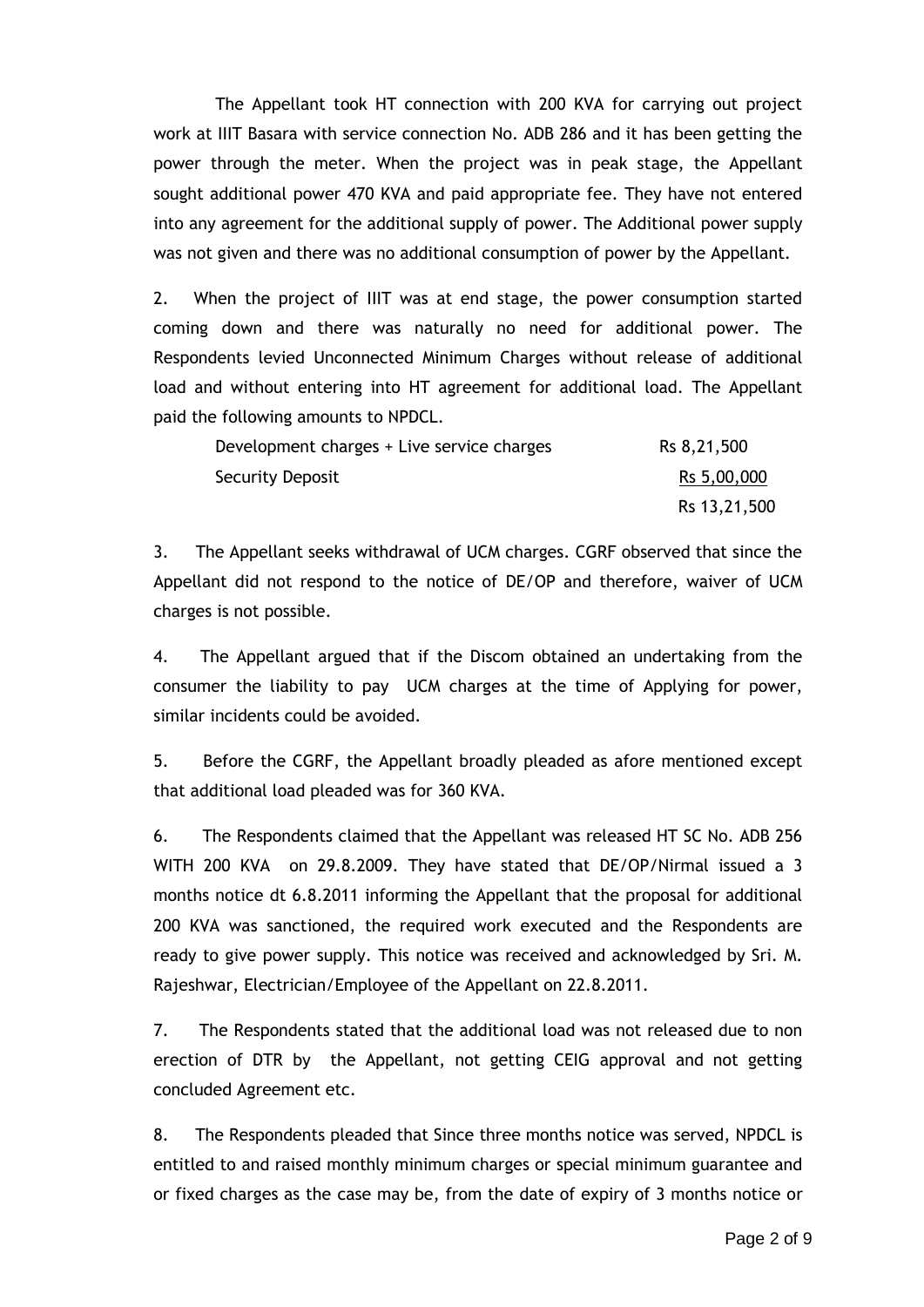from the actual date of release of load whichever is earlier. Therefore the Respondents claim that UCM charges for 300 KVA load is being levied from 12/2011 onwards, as per the approval of the SE/OP/ADB dt 22.2.2012.

9. The Respondents claimed that after expiry of 3 months notice, SAO/OP Circle/ADB levied UCM charges from 12/2011 to 3/2012 and included these charges in the CC bill of 3/2012. On receipt of this CC bill, the Appellant raised an objection through a letter stating that it was not aware of receipt of any 3 months notice and it is not aware of the procedure for withdrawal of additional load applied.

10. After hearing arguments and on consideration of the material on record, the CGRF concluded that UCM charges cannot be waived, while directing SE/OP/ADB to exercise caution while releasing additional load to any HT service and directed him to enquire into the entire matter of release of additional load, loss sustained by the Discom and take necessary action against those responsible for the lapses.

11. Aggrieved and not satisfied with the impugned orders, the Appellant preferred the present appeal.

12. Efforts made to bring in settlement could not succeed.

13. Arguments heard. In addition, on behalf of the Appellant, written submissions are filed.

14. The point for determination is whether the Respondents are entitled to collect UCM charges without there being a written agreement?

# **THE POINT**

15. As per the HT agreement dt. 29.8.2009 for 5 years, the sanctioned load (CMD) to the Appellant was 200 KVA. As per the letter dt. 8.12.2009 of SE/OP/ADB, the enhancement of load was from 230 KVA to 700 KVA (Additional load 470 KVA)

 As per the letter dt. 6.8.2011 of DE/Electrical/OP/Nirmal, the proposal for enhancement of load was from 200 KVA to 500 KVA. This three months notice letter was issued to the Appellant acknowledged by an electrician by name M. Rajeshwar of the Appellant on 22.8.2011 informing the Appellant that NPDCL was ready to supply, but for want of erection of DTR, want of approval from CEIG from the side of the Appellant, the service was not released asking the Appellant to take necessary steps, otherwise it would be liable for monthly minimum charges/Special minimum guarantee/fixed charges from the date of expiry of 3 months notice.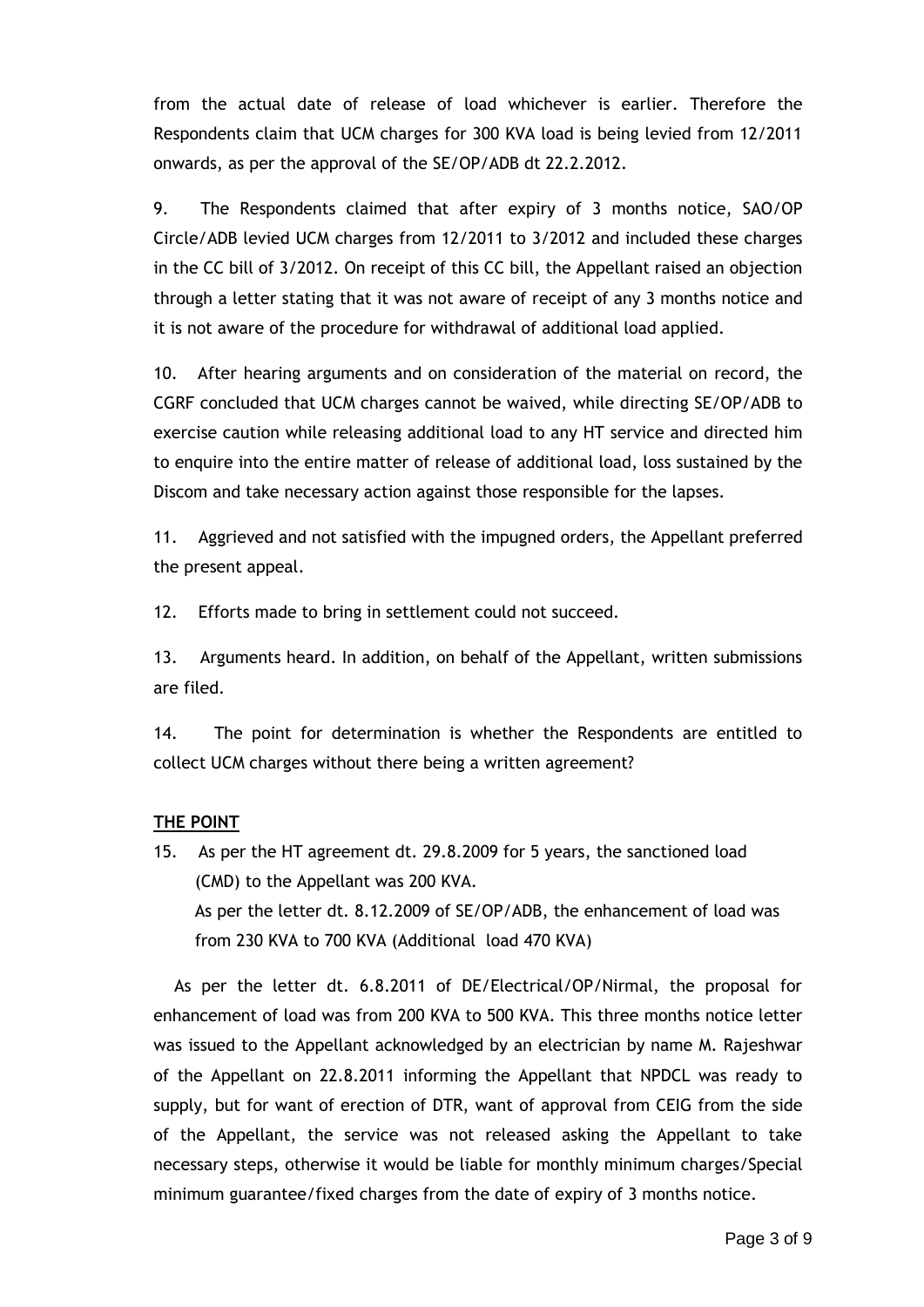16. Later the Respondents stuck to the claim that enhancement of load was from 200 KVA to 500 KVA and whereas, subsequent payments were made by the Appellant for proposal of enhancement of load from 200 KVA to 700 KVA i.e additional load of

500 KVA.

17. For calculation of amount the Respondents are entitled to, the following particulars are found necessary:-

- . Notice dt. 06.08.2011 was issued by the licensee served on the Appellant on 22.08.2011 as per acknowledgement.
- . Completion of three months notice period from 22.8.2011, by 22.11.2011 is noted.
- . UCM charges per month for CMD of 500 KVA

from 12.2011 to 25.3.2012 which has to be levied.

18. On receipt of CC bills for 3/2012 which included UCM charges of Rs 3,52,765/-, the Appellant through letter dt. 25.3.2012 raised objection and contended that it is not required to pay UCM charges and contended further that they do not need the additional load anymore, and asserted that the meter was not fixed for the additional load and there was no power consumption through this line. The Appellant further contended that it is not aware of communication sent and the procedure to be followed for withdrawal of additional load applied (cancellation of non required/non used electrical line).

19. The total UCM charges levied by the Respondents is Rs 18,74,562/- w.e.f from 12/2011 to 06/2013 as per the letter dt. 15.5.2014 of the SE/OP/ADB.

20. The Appellant deposited the following development charges towards sanction of additional load from existing 200 KVA to additional load of 500 KVA, total being 700 KVA.

 Rs 1500 x 500 = Rs 7,50,000/- Service line charges = 71,500/-

21. There are instructions in GTCS for refund of amounts in case of applicant withdrawing his requisition before the company takes up the work for erection of service line, but in the present case, the licensee had completed the works of the sanctioned scheme and therefore, there is no question of refund of these two amounts.

22. The Appellant had paid the security deposit @ Rs 1000 per KVA  $\times$  500 = Rs 5,00,000/. This amount the licensee is entitled to use for adjustment of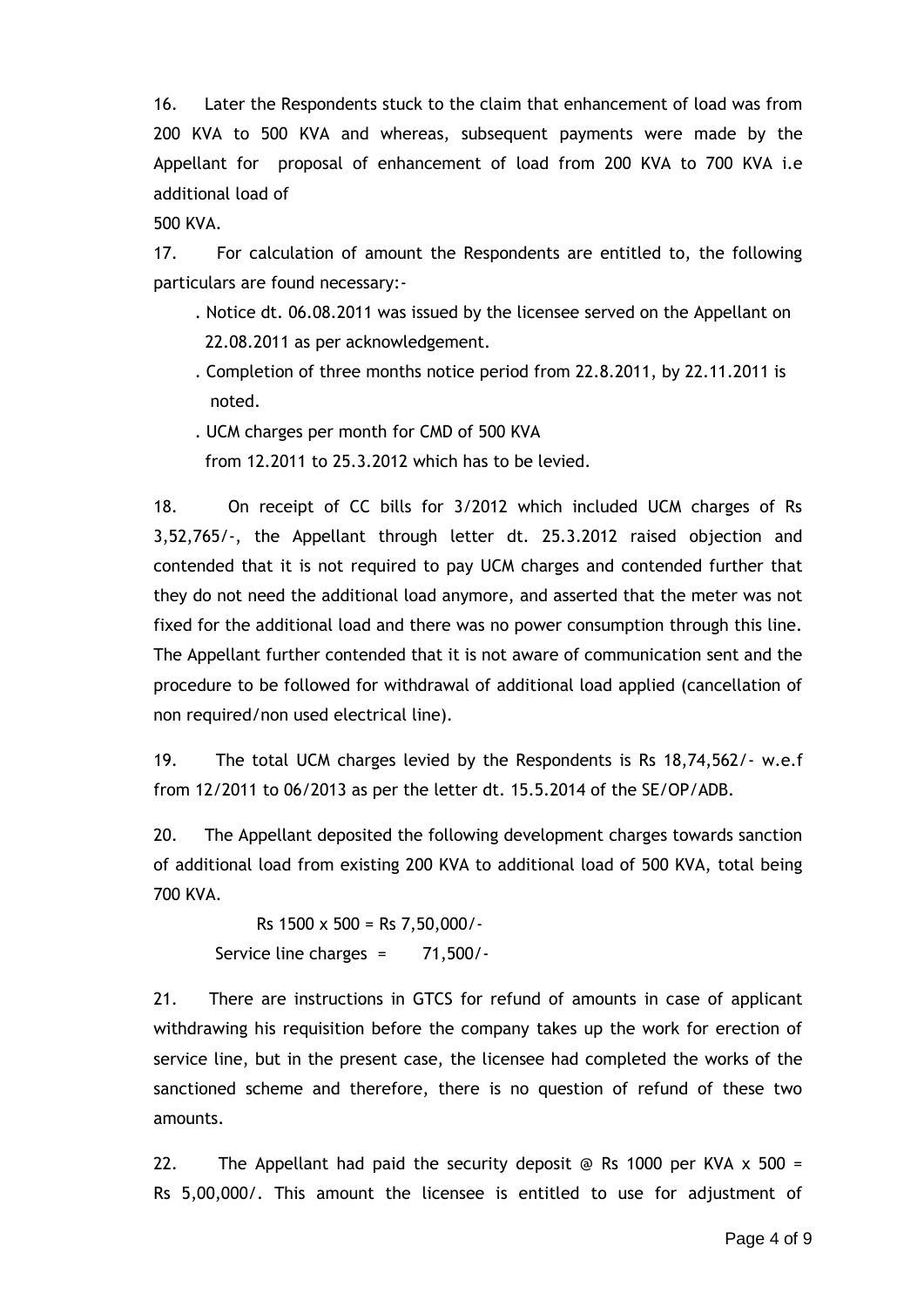outstanding amounts and thereafter, the balance can be refunded.

23. The Appellant has not availed the additional load. Importantly there is no HT agreement for the additional load, which is a big lapse on the part of the Respondents, which is going to affect the licensee's right to collect minimum charges for the agreement period. The Appellant, on this aspect, contended that without any agreement for additional load being executed, the respondents can not claim any amounts like minimum charges, UCM charges etc, continuously without any break, which is a valid point to the extent of the licensee charging minimum charges probably for 2 years as per the usual clause in the period fixed in the agreement, if it was executed.

24. The Appellant claimed that UCM charges can not be claimed as the Respondents have not given any notice to inform their readiness to issue additional load, which is countered by the Respondents stating that in fact the notice dt. 6.8.2011 was issued by the DE/ELECTRICAL/OP//APNPDCL/NML to the Appellant specifically mentioning that NPDCL was ready to give supply from 200 KVA to 500 KVA( Note that enhancement was sought for 500 KVA i.e 200 KVA + 500 KVA but since Additional KVA is mentioned by DE/Operation as 300 KVA, the licensee stuck to this figure. While the Appellant paid statutory amounts for additional load of 500 KVA i.e, 200 KVA + 500 KVA= 700 KVA in all). Even by this notice dt. 6.8.2011, DE noted that due to non erection of DTR, not getting CEIG approval, the service was not released. Through this letter, the DE gave 3 months time to avail the additional power from 6.8.2011, otherwise, the DE informed the Appellant that they would raise a monthly minimum charges or special minimum guarantee and or the fixed charges against the Appellant.

25. The Appellant contends that the letter dt. 6.8.2011 was not received by them and therefore, the demand for any charges is not maintainable. The Respondents pointed out the acknowledgement by a staff member of the Appellant by name Sri. M. Rajeshwar, Electrician on this letter dt. 6.8.2011. From the preparations made by the licensee to supply additional power and other correspondence and the acknowledgement on this letter dt. 6.8.2011 on 22.8.2011 shows and supports the claim of the Respondents that this notice was in fact served on the Appellant company. The argument contrary advanced on behalf of the Appellant is untenable and it is advanced only to avoid its liability.

26. The Respondents have charged UCM charges w.e.f December 2011, which is from 3 months notice dt. 6.8.2011. The Appellant pointed out clause 5.9.2.1 of GTCS which is extracted below, to contend that since agreement is not executed,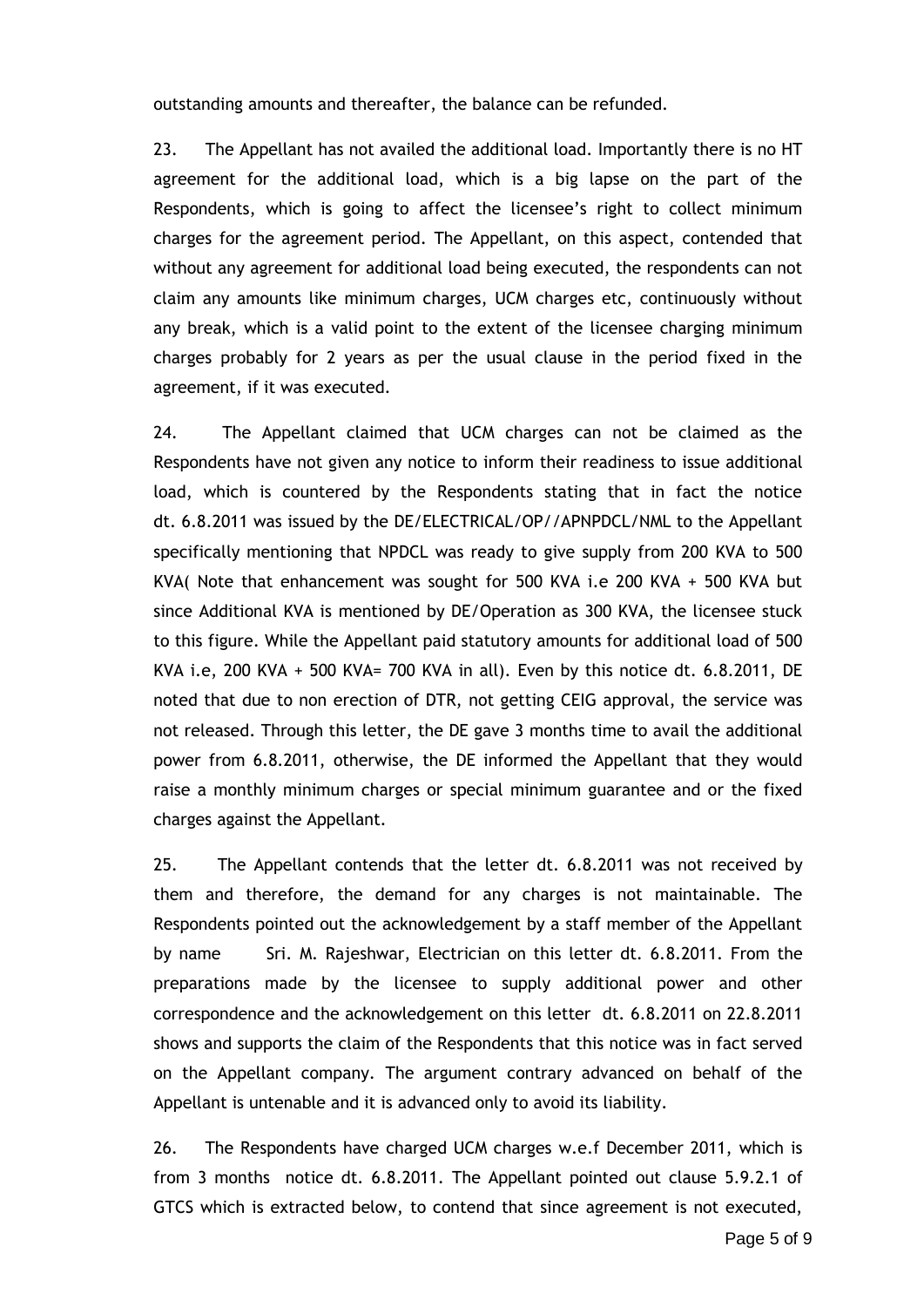the specified charges cannot be levied:-

Clause 5.9.2.1 of GTCS

"The company shall, after the consumer has completed all the prerequisite formalities in respect of execution of Agreement and security deposit, etc., make arrangements to supply electricity in the manner prescribed and issue a notice to the consumer indicating that it is ready to provide supply within the time period specified in the APERC (Licensees' duty for supply of electricity on request) Regulation, 2004 (No.3 of 2004) read with Section 43 of the Act. Such supply should be availed by the applicant within a period of three months from the date of issue of the notice. Every consumer shall pay to the Company from the Date of Commencement of Supply of energy or from the date of expiry of three months' notice whichever is earlier, Maximum Demand charges, energy charges, surcharges, Meter rents and other charges, as provided in the Tariff Order and the GTCS. In case the consumer fails to avail supply within the three months' notice period, he shall have to pay monthly minimum charges and/or the fixed charges as specified in the Tariff order in force, as case may be, from date of expiry of the above said notice."

27. The contention of the Appellant that a written agreement is essential to claim charges cannot stand scrutiny, because the clause makes it clear that "all the Prerequisite formalities in respect of execution of agreement" are fulfilled and then power supply arrangement should be made. It does not say that everything like demanding various charges should be demanded only after the Agreement is executed and therefore, the contention of the Appellant that since agreement is not executed, no demand for maximum demand charges, energy charges, surcharges,meter rents and other charges like UCM charges as provided under Tariff orders and GTCS could be made, is not tenable and sustainable.

28. The Appellant relied on a decision of Hon'ble High Court in Vinayaka Modern Rice Mill as DE/OP/Eastern Power Distribution Company of AP. Ltd( 2007(6) ALD 752 = 2007 (4) A LT 603) wherein the Hon'ble high court observed that during the pendency of the writ petition, the power supply to the petitioner was restored, by requiring to pay certain amounts. The result of the order of termination being held to be invalid, would be that the petitioner is under an obligation to pay the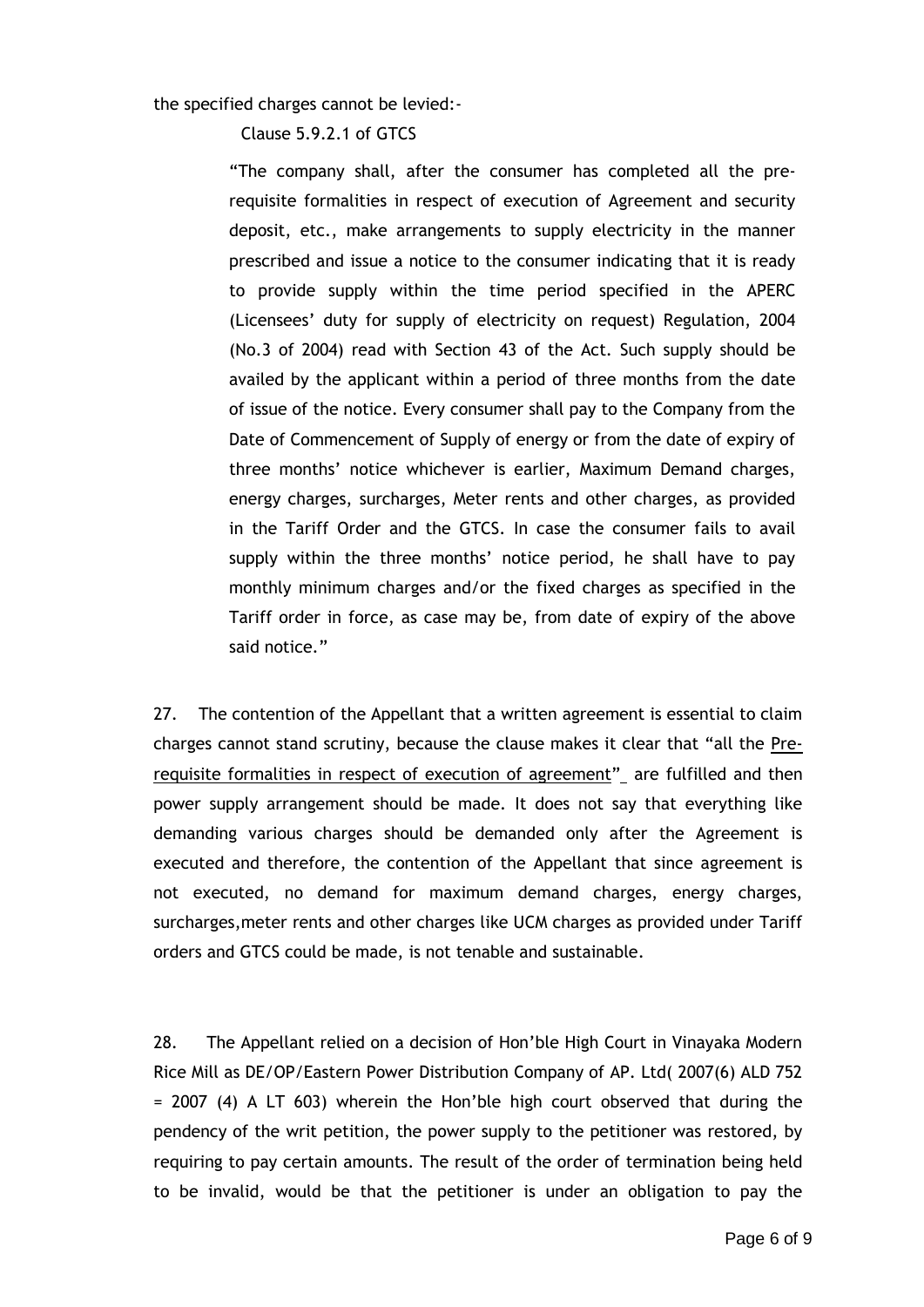minimum charges from the date of disconnection till the date of termination i.e 26.8.2006. The emphasis was on termination of contract. In the present matter, the already existing HT agreement was neither amended, nor revised or a fresh agreement was entered into as a consequence of additional load/ demand made and similarly for claiming minimum period liability for the additional load/demand as per the agreement if executed and therefore, the Respondents are not entitled to claim any amounts under the pretext of additional load.

29. The Appellant also relied on a judgement of Hon'ble high court rendered in APSEB vs Krishivali Khandsari Sugar Industry and Others (AIR 1984 AP 360) to contend that the Respondents cannot collect UCM charges. The Electricity act, 2003 came into existence by way of bringing in reforms after the cited judgement dt 30.11.1983 was rendered. The Hon'ble High Court while observing that under the old Regulation 26, minimum period fixed was 5 years with an option to the consumer to terminate the contract. It was also observed that it was necessary to prescribe the minimum period within which the consumer shall apply for reconnection, failing which the contract shall stand terminated to avoid oppressive collection of disconnected minimum charges. A suggestion was made in the case of UCM charges as contemplated under Regulation 26(4).

30. In the present case, general terms and conditions of supply (GTCS) of the distribution and retail supply licensees dt 6.1.2006 amended from time to time govern the present dispute.

31. The Appellant has withdrawn his request for release of additional load by way of letter dt. 25.3.2012 when CC bill for the month of March, 2012 for Rs 3,52,765/- was issued to the effect that "As the works at our IIIT project is in completion stage, the consumption of electricity has come down and it will be continued further. Hence we may not require any additional power consumption further."

32. The Respondents levied UCM charges from December 2011 to June 2013 amounting to Rs 18,74,562/- without mentioning the reasons therefor regarding the time limit. In the present case, there is no HT agreement executed as per clause 5.9.3.2 of GTCS for supply of additional power, which is a handicap to collect minimum charges till end of the agreement period, as far as UCM charges are concerned.

33. The Appellant was expected to draw power after expiry of 3 months notice dt. 6.8.2011 served on 22.8.2011, which they did not, as required under clause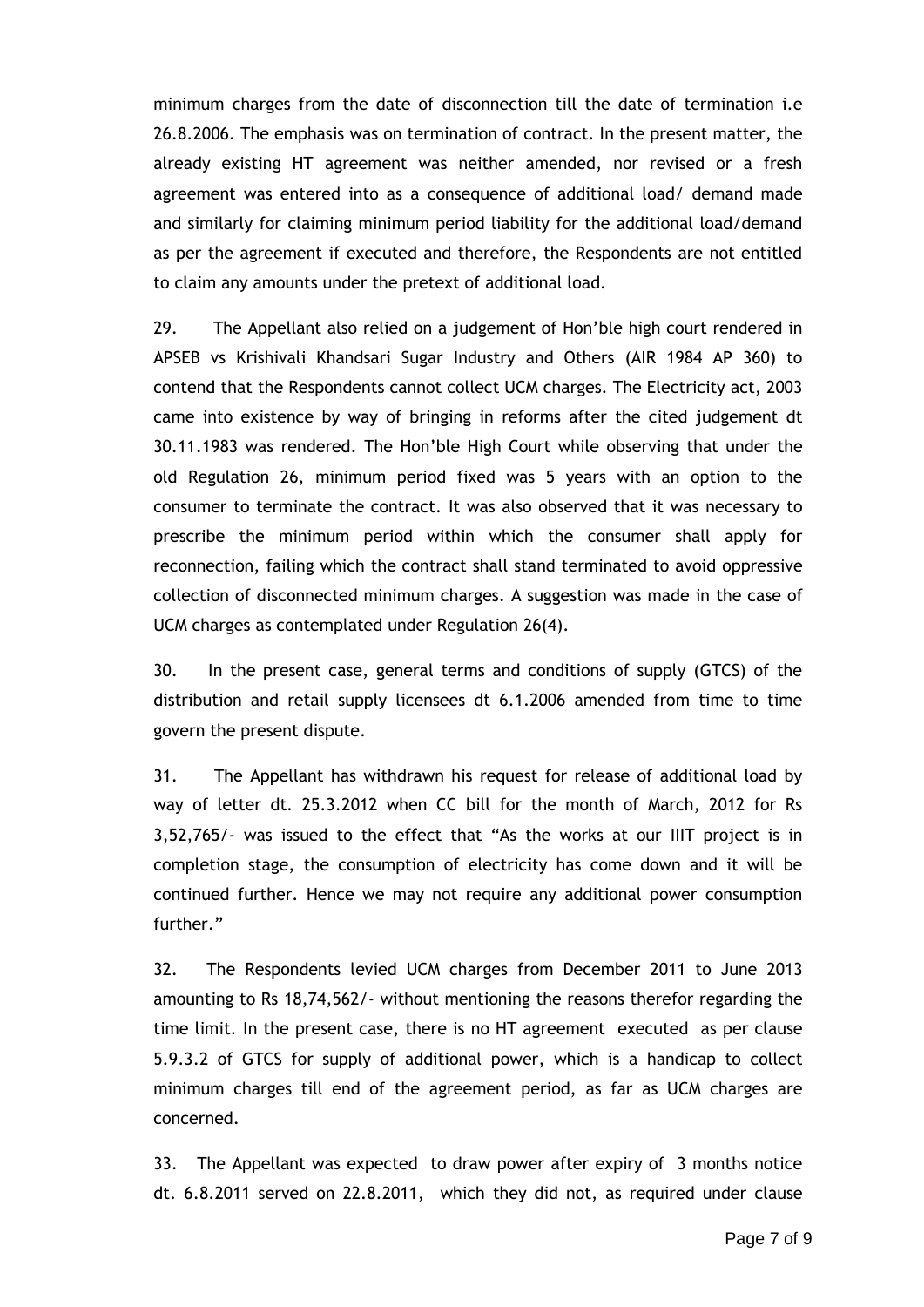5.9.4.2 of GTCS, for the reason being non erection of DTR and not getting CEIG approval by the time of expiry of 3 months from 6.8.2011 (22.8.2011 date of receipt of this letter by an employee of the Appellant) which is from 22.11.2011, till the Appellant withdraw the request for release of additional load by way of letter dt. 25.3.2015. During this period the Appellant is liable to pay monthly minimum charges/Fixed charges/UCM charges as specified in the Tariff Order in force to the Respondents.

34. As per clause 7 of HT supply general conditions of Tariff Order 2012-13:-

" Every consumer whether he consumes energy or not shall pay monthly minimum charges calculated on the billing demand plus energy charges specified for each category in this part to cover the loss of a part of the fixed charges of the licensee"

 As per clause 7 above, whether power is consumed or not, the consumer is liable to pay monthly minimum charges to the licensee.

35. The Respondents submitted a report dt. 15.5.2014 regarding levying of UCM charges from December 2011 to June 2013 totalling Rs 18,74,562/- claiming as recoverable from the Appellant. The aforementioned discussion discloses that the Respondents are entitled to recover monthly minimum charges from the Appellant, even without any written agreement w.e.f 22.11.2011(after expiry of 3 months notice dt. 6.8.2011) to 25.3.2015 ( the date of letter of Appellant stating that they do not require the additional power).

36. The Respondents gave details of monthly minimum charges in their report dt. 15.5.2014 which are mentioned below:

22.11.2011 to 25.3.2012

Demand charges

300 KVA X 80% X 4 months ( Retail supply tariff and terms and conditions, HT category II of Tariff order 2011-12) x 250/- per KVA Energy Charges 300 KVA X 80% of the contracted demand x 25 KVAh per KVA X Rs 4.80 Ps x 4 months Rs 2,40,000/- Rs 1,15,200/-

Total amount of monthly minimum charges due Rs 3,55,200/- In the absence of written agreement, which would have bound the Appellant to pay